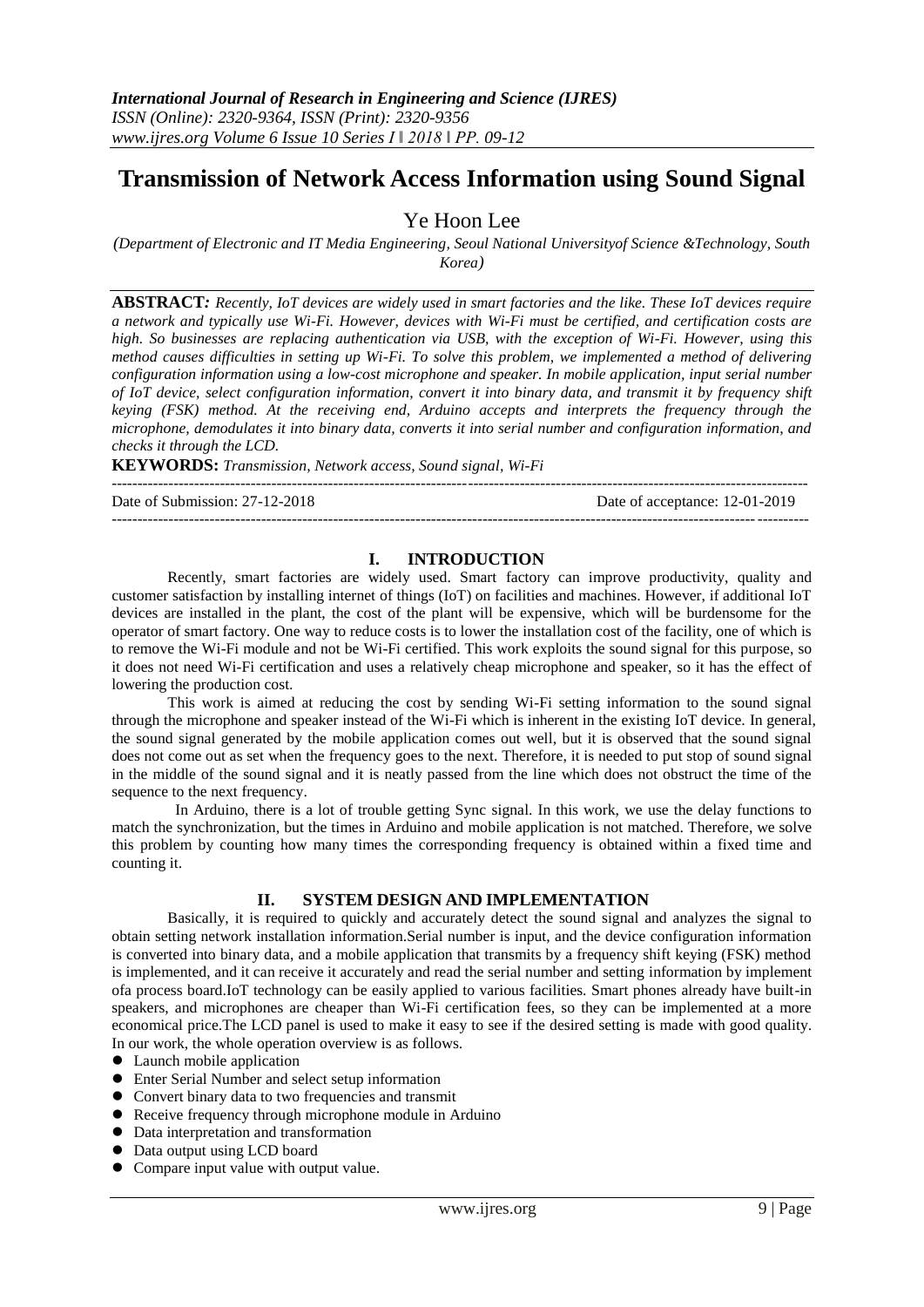

**Fig. 1**Receiver side H/W configuration using Arduino

We used a microphone to accept the sound signal, an Arduino to implement the FSK method, and an LCD to check the results. It processes the FSK method which receives the sound signal sent from the mobile application and converts the frequency into binary data, and decodes the converted binary data into serial number and setting information again. It also includes a process to match the sound signal from the mobile application with the receiving Arduino's sync.

When the 800Hz signal came in, we change the values of the variables to match the sync. Then, when 1000Hz and 1500Hz signals are input, FSK demodulation method is used to store data in serial array and data array. The Arduino board used has 164 serial numbers. When the serial number is correct, the data is received until the end and the result is output. When the serial number is wrong, the serial number is received and the error message is displayed.Overall S/W code flow is as follows.

- Receive the sound wave signal of the mobile application through the microphone.
- When a signal of 800Hz is input, the frequency is not read for 5 seconds from the moment.
- After 5 seconds, read frequency again.
- When FSK method is applied and 1000Hz is entered,
- Stored as binary data 0 when 1500Hz is entered
- Convert binary data to serial number and setting information.
- Assume that the used Arduino is an IoT device with a Serial Number of 164.

## **III. TEST AND PERFORMANCE EVALUATION**

We confirm that the sine wave of 800Hz appears properly. The 800Hz signal is used to synchronize the transmitter and receiver data. We also confirm that the 1000Hz sine wave is coming out properly. The 1000 Hz signal corresponds to '1' in the binary data. It is confirmed that a sine wave of 1500 Hz appears. The 1500 Hz signal corresponds to '0' in the binary data.

Since we assume that the Arduino used is an IoT device with Serial Number 164, Serial Number 164 and configuration information are randomly selected for Mode D. I have confirmed that the mobile application has to be equipped with serial number and selection of configuration information. I confirmed that I received the setting information only when the serial number sent from the mobile application was correct, and confirmed that the configuration information received was received properly at that time.



**Fig. 2**800Hz signal measurement result using oscilloscope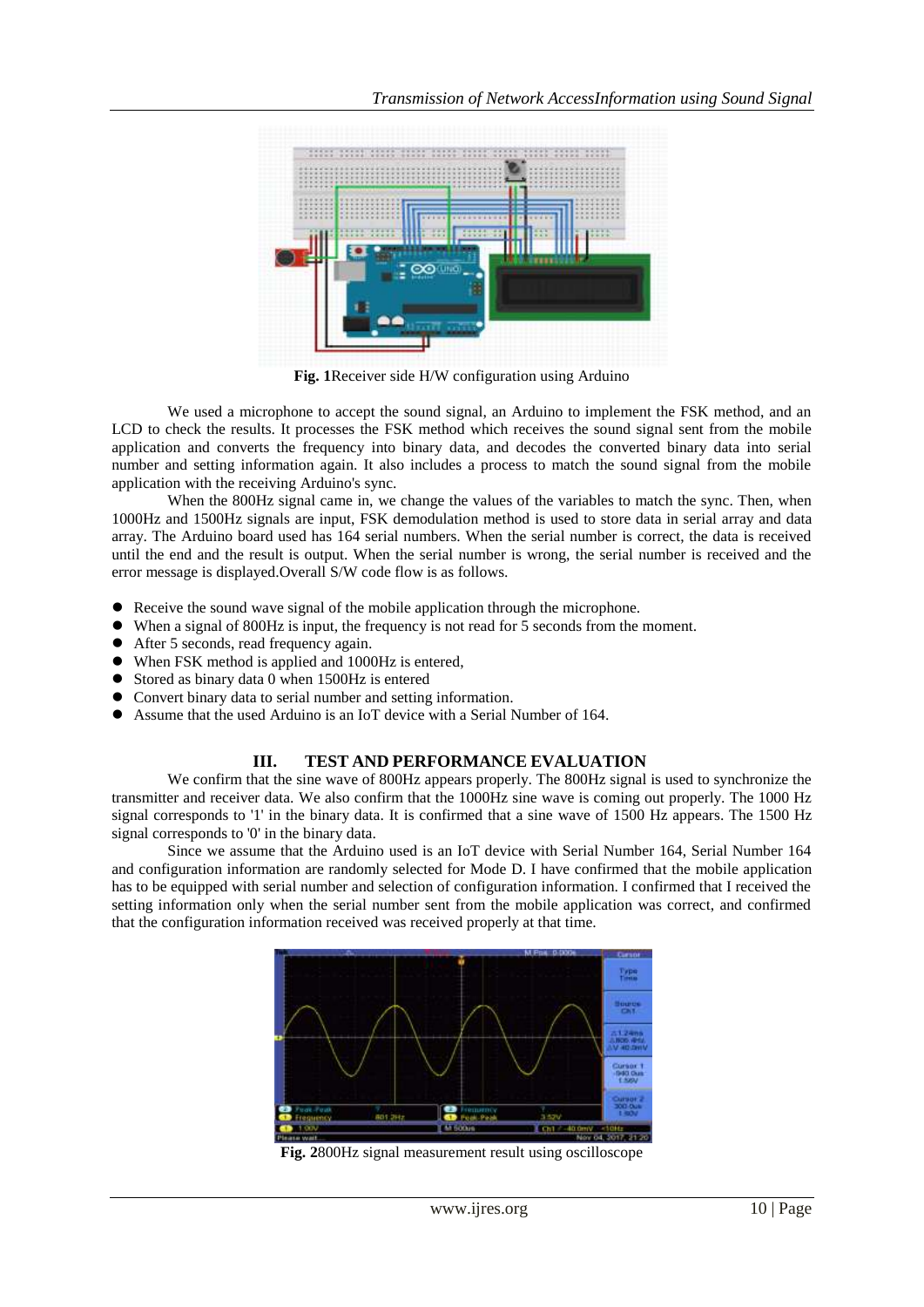

**Fig. 3** Enter serial number in mobile application and select setting information and transmit.

| Senatorina samban b<br>1111.1237111 |
|-------------------------------------|
| <b>湖志园波图夏阳路网新国</b> 范目               |
| 演員                                  |
| ●<br><b>NOGESEDENSE</b>             |

**Fig. 4A**nalysis and conversion results using Arduino (Serial Number=164, Mode D).

Since we assume that the Arduino Board you are using is an IoT with a Serial Number of 164, you can enter any serial number other than 164 and arbitrarily select configuration information with Mode G. When the data on the serial number sent from the mobile application is not correct, it is confirmed that the serial number is not outputted rightly. As a result, the subsequent setting information is not received.

| mea              |
|------------------|
| ⊞                |
| <b>SWMatched</b> |

**Fig. 5**Post-Interpretation and transformation results (Not Matched).

## **IV. CONCLUSION**

In this work, we created a mobile application, entered serial number, selected configuration information, and transmitted data through sound signal through FSK modulation method. On the receiver side, it receives the microphones, synchronizes them, demodulates them into binary data, converts them into serial numbers and configuration information, and confirms the results on the LCD. The binary data '1' selected a